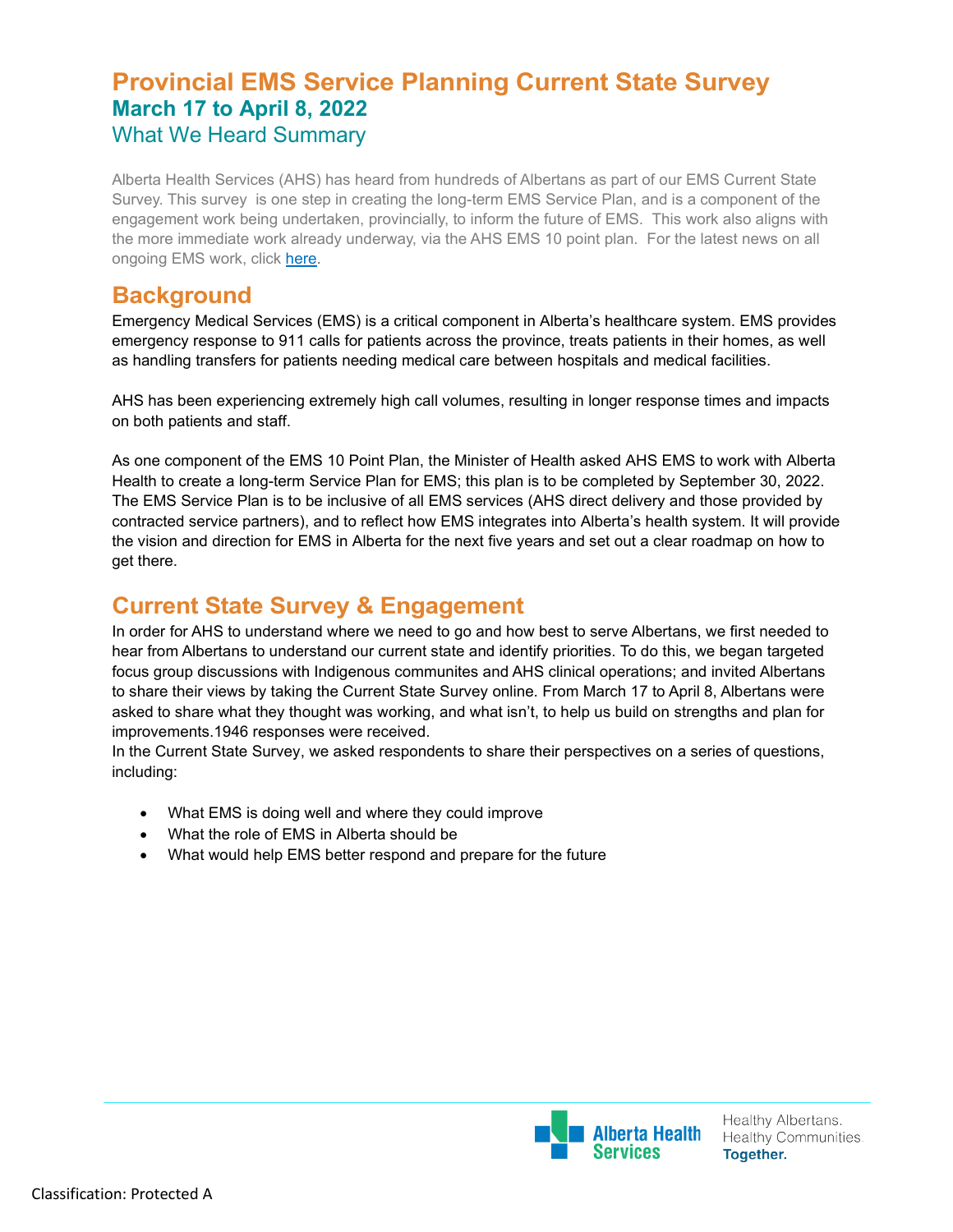

#### **Highlights**

- People said that staff provide excellent care, work hard and are highly skilled
- Albertans are concerned that the current EMS workload is unsustainable and that staff are under strain
- Many expressed concern about the appropriate use of ambulances, and noted that there is a need to clarify EMS roles and responsibilities in the healthcare system
- Relationships with Indigenous communities are important and need to be built and fostered over time
- People are concerned about ambulance availability and getting paramedics out of hospitals and back in their home communites
- People acknowledged that not every situation requires an emergency response – how can EMS support patients & families in **[knowing their care options?](https://www.albertahealthservices.ca/options/Page11972.aspx)**

**What type of community do your perspectives represent?**



#### Themes that emerged

#### **What people feel is going well**

When asked to identify what EMS does well, people said that paramedics are skilled professionals who provide quality and compassionate patient care. Respondents indicated that they felt that EMS's primary role should be to respond to 911 calls.

Patient care was brought forward as the most important part of EMS's work and something paramedics do well - helping

*"When I did have to call EMS they were at my house within minutes, they were professional, they gave me instant reassurance and I felt safe. They also helped my daughter cope."*

patients was overwhelmingly what frontline staff indicated to be what they liked best about their job.



Healthy Albertans. Healthy Communities. **Together.** 

2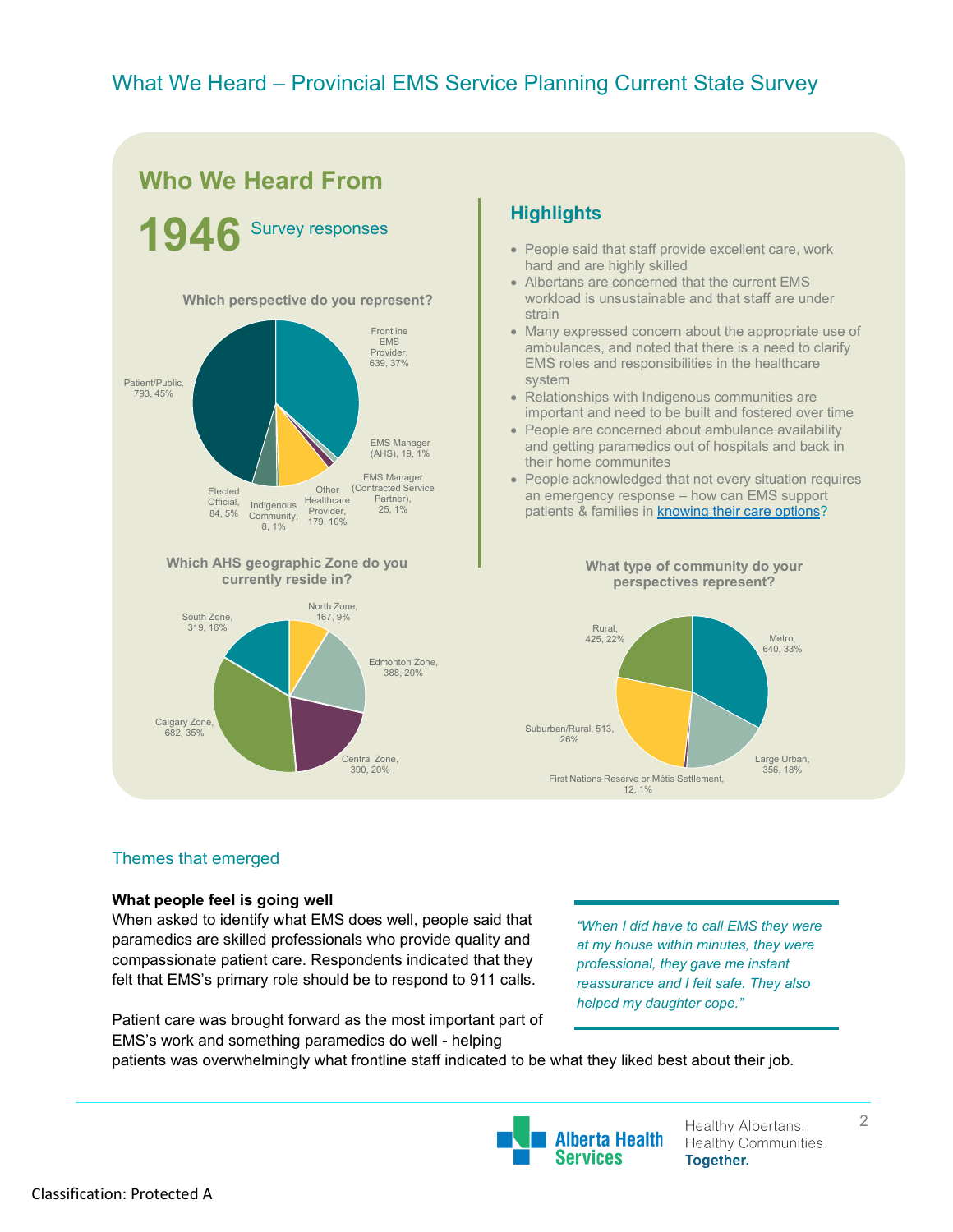#### **Where people identified areas of concern and need of improvement**

*"I live rural – I want my ambulances available for the area."*

*"Response times need to improve, communities need coverage."*

While respondents agreed that EMS staff are very good at what they do, they are also very concerned that the current workload is unsustainable, acknowledging there has been a 30 percent increase in call volumes.

People expressed that they felt that additional ambulances, staffing and funding are necessary to allay the current pressures, and they believe this would in turn increase community ambulance availability and lower response times.

Another large area of concern had to do with patient flow through the health system. The process of transferring a patient from EMS care to hospital care was an area that Albertans felt needed to be greatly improved. The Interfacility Transfer (IFT) process was also cited as a process that could be improved.

*"When you go to an emergency room and see all the EMS waiting with patients while someone in the community needs them it is frustrating."*

There were also concerns expressed about how ambulances are dispatched, and that more clarity could be provided regarding how calls are triaged and prioritized.

Communication to both EMS staff and communities was highlighted as an area that could be improved.

*"Better public education, more non-ambulance options, more responsibilities for paramedics."*

*"Planning for growth matches population group, increasing and enhancing paramedic skills to provide more meaningful treatments and care. Providing ongoing and valueadded training to keep paramedics at the top of their skill level and continuously improving with changes in medical research."*

**Where people felt we should focus for future planning**  As we look to plan for the next 5 to 10 years, Albertans told us that they think EMS should focus on:

- Our people
- Paramedic scope of practice
- Increasing use of virtual health care options
- Exploring other patient care pathways and options other than transport to emergency departments
- Building and strengthening relationships with Indigenous partners
- Connecting with the public and leveraging partnerships
- Preparing for population growth and an aging population

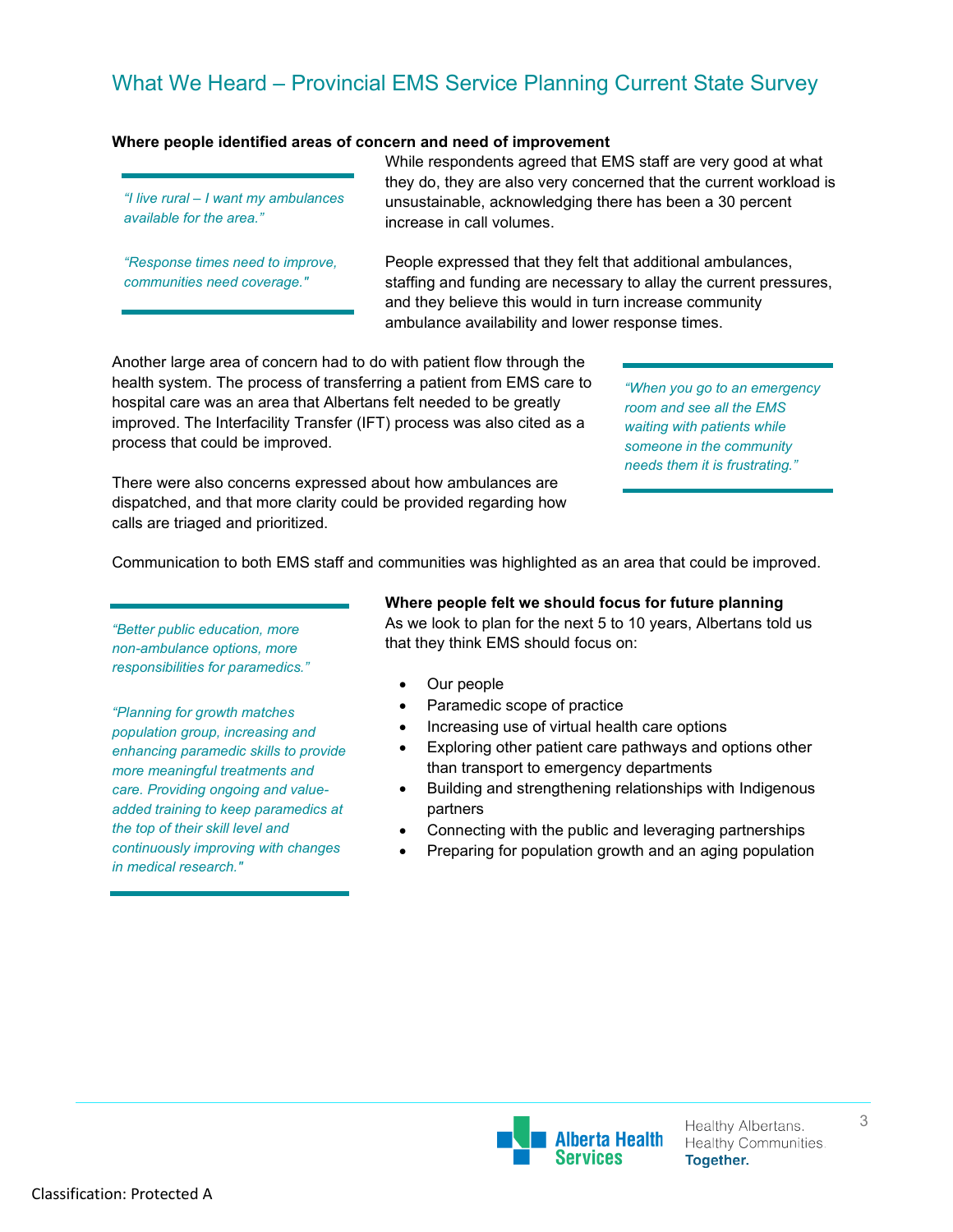## **Areas of Priority**

Based on what we heard, we have created 6 working groups to focus on Future Planning. Each group will focus on a specific theme:

Building & Strengthening Relationships with Indigenous Partners

*Listening to the needs of First Nations, Métis Settlements, and other Indigenous communities, and then acting on what is heard.*

*Improving IFT performance and exploring other options when an ambulance is not needed.*

**What happens next**

*Developing and implementing options other than transport to hospital and*  Pathways & Options

Patient Care

*educating the public about options.*

Interfacility Transfers (IFT) EMS Recruitment Process **A Career Development Working Conditions**<br>
& Career Development

> *Preparing paramedics for today and for the future, and ensuring paramedics are available where they are needed.*

**EMS** Pre-Hospital Operations

*Improving response times for timesensitive calls by ensuring ambulances are available when and where they are needed.*

*Addressing communication and other cultural elements, as well as the impacts of shift work.*

Now that we have assessed our current state and identified priorities, we will begin the Future Planning Process. This kicks off with the formation of working groups, one for each of the Areas of Priority listed above. Members of these groups will provide subject matter expertise in order to identify initiatives for their respective priority area. Suggestions from the [Alberta EMS Provincial Advisory Committee](https://www.alberta.ca/release.cfm?xID=826540A77437E-C51E-937A-54200098D6A7C7F9) will also be incorporated into the priorities for these working groups.

#### About the working groups

The working groups will be comprised of subject matter experts who have been selected for their expertise from a number of different disciplines across AHS, Alberta Health and other partner organizations.

The first step that the working groups will undertake will be to brainstorm initiatives to address the priorities, and we invite Albertans to share their ideas for the working groups to consider. Share your thoughts and innovations here on [Together4Health.](https://together4health.albertahealthservices.ca/ems-service-planning)

The working groups will then develop a set of recommendations and initiatives that will be considered in context of the EMS 10 point plan, the recommendations from the Minister's Advisory council, and AHS' larger strategic plans. Then, these concepts will be rolled up into objectives and overarching goals as part of the Provincial EMS Service Plan. Through the plan, concepts will be formalized, staged, and ultimately, implemented.